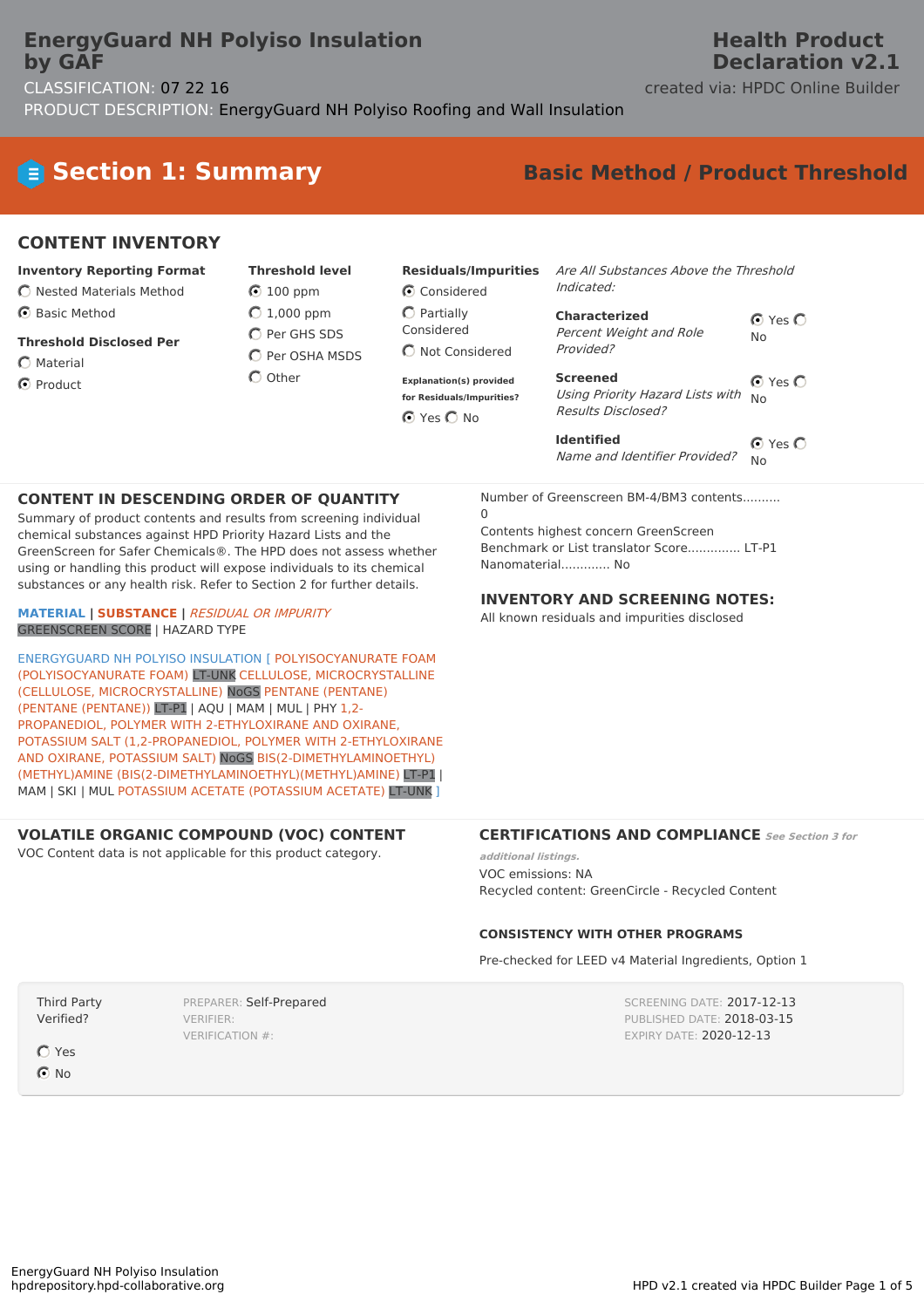This section lists contents in <sup>a</sup> product based on specific threshold(s) and reports detailed health information including hazards. This HPD uses the inventory method indicated above, which is one of three possible methods:

- Basic Inventory method with Product-level threshold.
- Nested Material Inventory method with Product-level threshold
- Nested Material Inventory method with individual Material-level thresholds

Definitions and requirements for the three inventory methods and requirements for each data field can be found in the HPD Open Standard version 2.1, available on the HPDC website at: www.hpd-collaborative.org/hpd-2-1-standard

#### **ENERGYGUARD NH POLYISO INSULATION**

PRODUCT THRESHOLD: 100 ppm **RESIDUALS** AND IMPURITIES CONSIDERED: Yes

RESIDUALS AND IMPURITIES NOTES: All known residuals and impurities disclosed

OTHER PRODUCT NOTES: Halogen-Free EnergyGuard NH Polyiso Insulation by GAF

# **POLYISOCYANURATE FOAM (POLYISOCYANURATE FOAM)** ID: **9063-78-9** %: **46.0000 - 54.0000** GS: **LT-UNK** RC: **None** NANO: **No** ROLE: **Insulating Foam** HAZARDS: AGENCY(IES) WITH WARNINGS: None Found No warnings found on HPD Priority lists

SUBSTANCE NOTES: Polymeric Insulating Foam incorporating Flame Retardant

#### **CELLULOSE, MICROCRYSTALLINE (CELLULOSE, MICROCRYSTALLINE)**

| %: $41.0000 - 45.0000$ | <b>GS: NoGS</b>                         | RC: PostC | NANO: No | ROLE: Facer |
|------------------------|-----------------------------------------|-----------|----------|-------------|
| <b>HAZARDS:</b>        | AGENCY(IES) WITH WARNINGS:              |           |          |             |
| None Found             | No warnings found on HPD Priority lists |           |          |             |

SUBSTANCE NOTES: Paper Facer from post-consumer newspaper fiber

#### **PENTANE (PENTANE) (PENTANE (PENTANE))** ID: **109-66-0**

| %: 3,0000 - 7,0000         | $GS$ $LT-P1$                                   | RC: None                         | NANO <sup>.</sup> No                                   | ROLE: <b>Blowing Agent</b>                |  |
|----------------------------|------------------------------------------------|----------------------------------|--------------------------------------------------------|-------------------------------------------|--|
| HAZARDS:                   | AGENCY(IES) WITH WARNINGS:                     |                                  |                                                        |                                           |  |
| ACUTE AQUATIC              | EU - R-phrases                                 | R51 - Toxic to Aquatic Organisms |                                                        |                                           |  |
| <b>CHRON AQUATIC</b>       | EU - GHS (H-Statements)                        |                                  | H411 - Toxic to aguatic life with long lasting effects |                                           |  |
| MAMMALIAN                  | EU - GHS (H-Statements)                        |                                  | H304 - May be fatal if swallowed and enters airways    |                                           |  |
| MULTIPLE                   | German FEA - Substances Hazardous to<br>Waters |                                  | Class 2 - Hazard to Waters                             |                                           |  |
| PHYSICAL HAZARD (REACTIVE) | EU - GHS (H-Statements)                        |                                  |                                                        | H225 - Highly flammable liquid and vapour |  |

HPD v2.1 created via HPDC Builder Page 2 of 5

ID: **9004-34-6**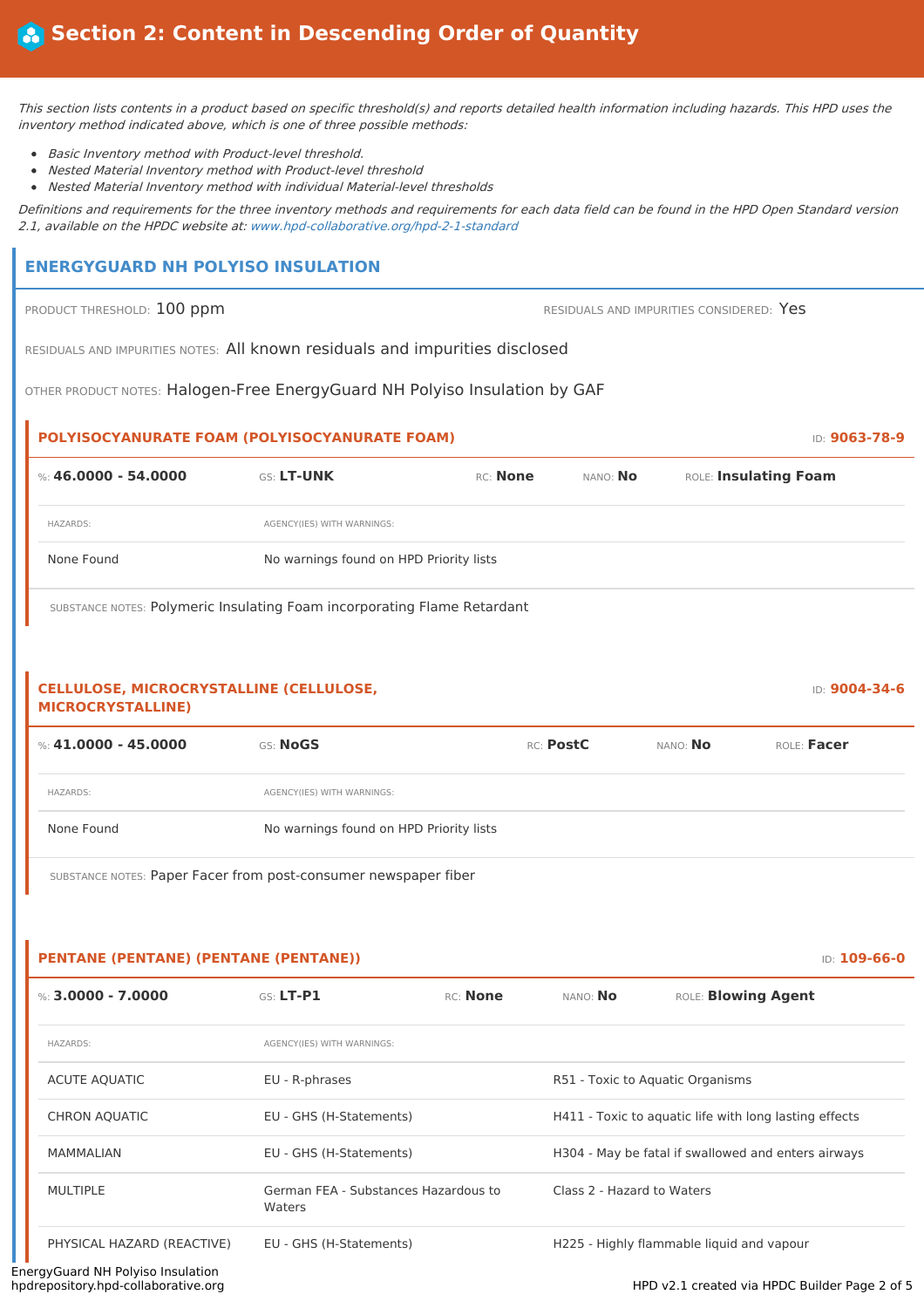#### **1,2-PROPANEDIOL, POLYMER WITH 2-ETHYLOXIRANE AND OXIRANE, POTASSIUM SALT (1,2-PROPANEDIOL, POLYMER WITH 2-ETHYLOXIRANE AND OXIRANE, POTASSIUM SALT)**

%: **0.2000 - 0.8000** GS: **NoGS** RC: **None** NANO: **No** ROLE: **Catalyst** HAZARDS: AGENCY(IES) WITH WARNINGS: None Found Nowarnings found on HPD Priority lists

SUBSTANCE NOTES: Catalyst

#### **BIS(2-DIMETHYLAMINOETHYL)(METHYL)AMINE (BIS(2- DIMETHYLAMINOETHYL)(METHYL)AMINE)**

| %: 0.1000 - 0.8000     | GS: LT-P1                                      | RC: None<br>NANO: No<br>ROLE: Catalyst         |  |  |
|------------------------|------------------------------------------------|------------------------------------------------|--|--|
| <b>HAZARDS:</b>        | AGENCY(IES) WITH WARNINGS:                     |                                                |  |  |
| <b>MAMMALIAN</b>       | EU - R-phrases                                 | R22 - Harmful if Swallowed                     |  |  |
| MAMMALIAN              | EU - R-phrases                                 | R <sub>24</sub> - Toxic in Contact with Skin   |  |  |
| <b>SKIN IRRITATION</b> | EU - R-phrases                                 | R34 - Causes burns                             |  |  |
| <b>MAMMALIAN</b>       | EU - GHS (H-Statements)                        | H311 - Toxic in contact with skin              |  |  |
| <b>SKIN IRRITATION</b> | EU - GHS (H-Statements)                        | H314 - Causes severe skin burns and eye damage |  |  |
| <b>MULTIPLE</b>        | German FEA - Substances Hazardous to<br>Waters | Class 2 - Hazard to Waters                     |  |  |

SUBSTANCE NOTES: Catalyst

| <b>POTASSIUM ACETATE (POTASSIUM ACETATE)</b> |                            |                                         | <b>ID: 127-08-2</b> |                |
|----------------------------------------------|----------------------------|-----------------------------------------|---------------------|----------------|
| %: 0.1000 - 0.4000                           | <b>GS: LT-UNK</b>          | RC: None                                | NANO: No            | ROLE: Catalyst |
| <b>HAZARDS:</b>                              | AGENCY(IES) WITH WARNINGS: |                                         |                     |                |
| None Found                                   |                            | No warnings found on HPD Priority lists |                     |                |

SUBSTANCE NOTES: Catalyst

### **Section 3: Certifications and Compliance**

ID: **134737-27-2**

ID: **3030-47-5**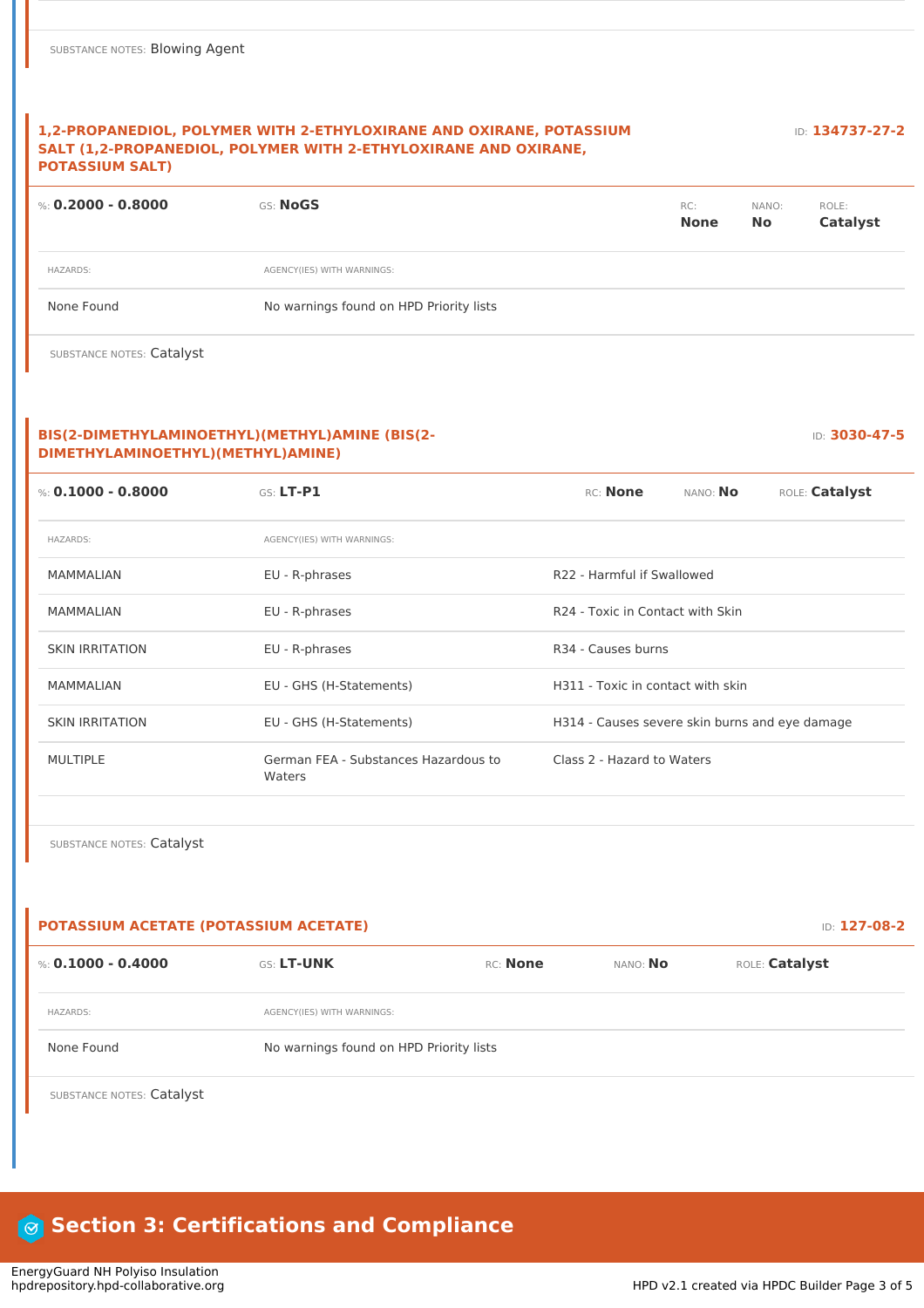This section lists applicable certification and standards compliance information for VOC emissions and VOC content. Other types of health or environmental performance testing or certifications completed for the product may be provided.

| <b>VOC EMISSIONS</b>                                                                                                                                                               | <b>NA</b>                             |                             |                                                   |  |
|------------------------------------------------------------------------------------------------------------------------------------------------------------------------------------|---------------------------------------|-----------------------------|---------------------------------------------------|--|
| CERTIFYING PARTY: Self-declared<br>APPLICABLE FACILITIES: NA<br><b>CERTIFICATE URL:</b>                                                                                            | <b>ISSUE DATE: 2018-03-</b><br>05     | <b>EXPIRY DATE:</b>         | CERTIFIER OR LAB: NA                              |  |
| CERTIFICATION AND COMPLIANCE NOTES:                                                                                                                                                |                                       |                             |                                                   |  |
| <b>RECYCLED CONTENT</b>                                                                                                                                                            | <b>GreenCircle - Recycled Content</b> |                             |                                                   |  |
| CERTIFYING PARTY: Third Party<br>APPLICABLE FACILITIES: Statesboro, GA; Gainesville,<br>TX; Cedar City, UT<br><b>CERTIFICATE URL:</b><br>http://greencirclecertified.com/database/ | <b>ISSUE DATE: 2017-02-</b><br>14     | EXPIRY DATE: 2020-<br>02-14 | CERTIFIER OR LAB: Green Circle<br>Certified, Inc. |  |
| CERTIFICATION AND COMPLIANCE NOTES: Recycled Content Certification                                                                                                                 |                                       |                             |                                                   |  |

### **Section 4: Accessories**

This section lists related products or materials that the manufacturer requires or recommends for installation (such as adhesives or fasteners), maintenance, cleaning, or operations. For information relating to the contents of these related products, refer to their applicable Health Product Declarations, if available.

No accessories are required for this product.

## **Section 5: General Notes**

Halogen Free Polyiso Insulation

### **Section 6: References**

### **MANUFACTURER INFORMATION**

MANUFACTURER: **GAF** ADDRESS: **1 Campus Dr Parsippany NJ 07054, United States** WEBSITE: **1 Campus Dr**

CONTACT NAME: **Martin Grohman** TITLE: **Sustainability Champion** PHONE: **2074238260** EMAIL: **mgrohman@gaf.com**